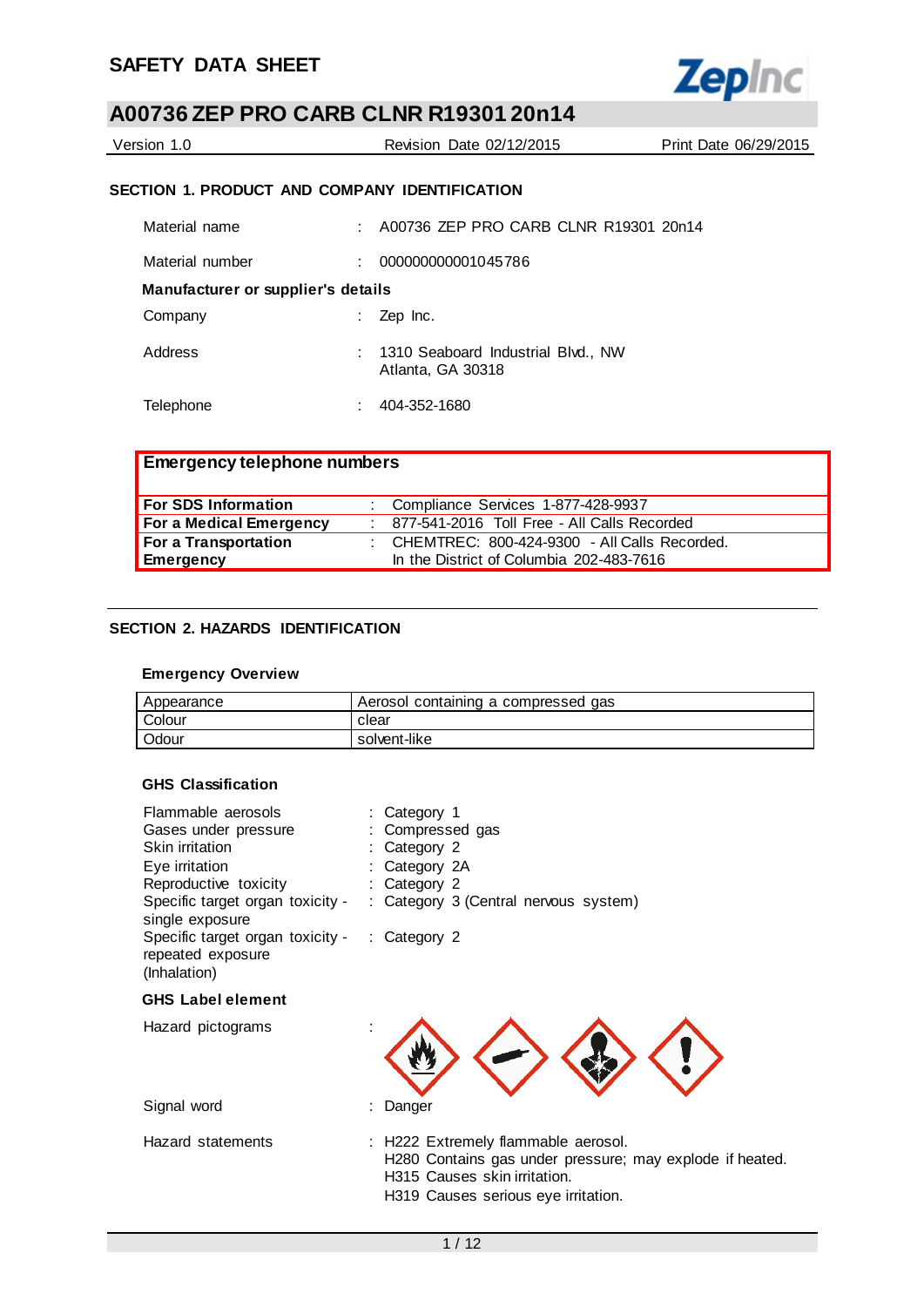

| Version 1.0                     | Revision Date 02/12/2015                                                                                                                                                                                                                                                                                                                                                                                                                                                                                                                                                                                                                                                                                                                                                                                                                                                                                                                                                                                                                                                                                                                                                                                                                                                                                                                                                                                                                                                                                                                                                                                                                                                        | Print Date 06/29/2015 |
|---------------------------------|---------------------------------------------------------------------------------------------------------------------------------------------------------------------------------------------------------------------------------------------------------------------------------------------------------------------------------------------------------------------------------------------------------------------------------------------------------------------------------------------------------------------------------------------------------------------------------------------------------------------------------------------------------------------------------------------------------------------------------------------------------------------------------------------------------------------------------------------------------------------------------------------------------------------------------------------------------------------------------------------------------------------------------------------------------------------------------------------------------------------------------------------------------------------------------------------------------------------------------------------------------------------------------------------------------------------------------------------------------------------------------------------------------------------------------------------------------------------------------------------------------------------------------------------------------------------------------------------------------------------------------------------------------------------------------|-----------------------|
|                                 | H336 May cause drowsiness or dizziness.<br>H361 Suspected of damaging fertility or the unborn child.<br>H373 May cause damage to organs through prolonged or<br>repeated exposure if inhaled.                                                                                                                                                                                                                                                                                                                                                                                                                                                                                                                                                                                                                                                                                                                                                                                                                                                                                                                                                                                                                                                                                                                                                                                                                                                                                                                                                                                                                                                                                   |                       |
| Precautionary statements        | $:$ Prevention:<br>P201 Obtain special instructions before use.<br>P202 Do not handle until all safety precautions have been read<br>and understood.<br>P210 Keep away from heat, hot surfaces, sparks, open flames<br>and other ignition sources. No smoking.<br>P211 Do not spray on an open flame or other ignition source.<br>P251 Pressurized container: Do not pierce or burn, even after<br>use.<br>P260 Do not breathe dust/fume/gas/mist/vapours/spray.<br>P264 Wash skin thoroughly after handling.<br>P271 Use only outdoors or in a well-ventilated area.<br>P280 Wear eye protection/ face protection.<br>P280 Wear protective gloves.<br>P281 Use personal protective equipment as required.<br>Response:<br>P302 + P352 IF ON SKIN: Wash with plenty of soap and water.<br>P304 + P340 + P312 IF INHALED: Remove victim to fresh air<br>and keep at rest in a position comfortable for breathing. Call a<br>POISON CENTER or doctor/ physician if you feel unwell.<br>P305 + P351 + P338 IF IN EYES: Rinse cautiously with water<br>for several minutes. Remove contact lenses, if present and<br>easy to do. Continue rinsing.<br>P308 + P313 IF exposed or concerned: Get medical advice/<br>attention.<br>P332 + P313 If skin irritation occurs: Get medical advice/<br>attention.<br>P337 + P313 If eye irritation persists: Get medical advice/<br>attention.<br>P362 Take off contaminated clothing and wash before reuse.<br>Storage:<br>P405 Store locked up.<br>P410 + P412 Protect from sunlight. Do not expose to<br>temperatures exceeding 50 °C/ 122 °F.<br>Disposal:<br>P501 Dispose of contents/container in accordance with local<br>regulation. |                       |
| <b>Potential Health Effects</b> |                                                                                                                                                                                                                                                                                                                                                                                                                                                                                                                                                                                                                                                                                                                                                                                                                                                                                                                                                                                                                                                                                                                                                                                                                                                                                                                                                                                                                                                                                                                                                                                                                                                                                 |                       |
| Carcinogenicity:                |                                                                                                                                                                                                                                                                                                                                                                                                                                                                                                                                                                                                                                                                                                                                                                                                                                                                                                                                                                                                                                                                                                                                                                                                                                                                                                                                                                                                                                                                                                                                                                                                                                                                                 |                       |
| <b>IARC</b>                     | No component of this product present at levels greater than or<br>equal to 0.1% is identified as probable, possible or confirmed<br>human carcinogen by IARC.                                                                                                                                                                                                                                                                                                                                                                                                                                                                                                                                                                                                                                                                                                                                                                                                                                                                                                                                                                                                                                                                                                                                                                                                                                                                                                                                                                                                                                                                                                                   |                       |
| <b>ACGIH</b>                    | No component of this product present at levels greater than or<br>equal to 0.1% is identified as a carcinogen or potential                                                                                                                                                                                                                                                                                                                                                                                                                                                                                                                                                                                                                                                                                                                                                                                                                                                                                                                                                                                                                                                                                                                                                                                                                                                                                                                                                                                                                                                                                                                                                      |                       |
| <b>OSHA</b>                     | carcinogen by ACGIH.<br>No component of this product present at levels greater than or<br>equal to 0.1% is identified as a carcinogen or potential                                                                                                                                                                                                                                                                                                                                                                                                                                                                                                                                                                                                                                                                                                                                                                                                                                                                                                                                                                                                                                                                                                                                                                                                                                                                                                                                                                                                                                                                                                                              |                       |
| <b>NTP</b>                      | carcinogen by OSHA.<br>No component of this product present at levels greater than or<br>equal to 0.1% is identified as a known or anticipated carcinogen                                                                                                                                                                                                                                                                                                                                                                                                                                                                                                                                                                                                                                                                                                                                                                                                                                                                                                                                                                                                                                                                                                                                                                                                                                                                                                                                                                                                                                                                                                                       |                       |
|                                 | 2/12                                                                                                                                                                                                                                                                                                                                                                                                                                                                                                                                                                                                                                                                                                                                                                                                                                                                                                                                                                                                                                                                                                                                                                                                                                                                                                                                                                                                                                                                                                                                                                                                                                                                            |                       |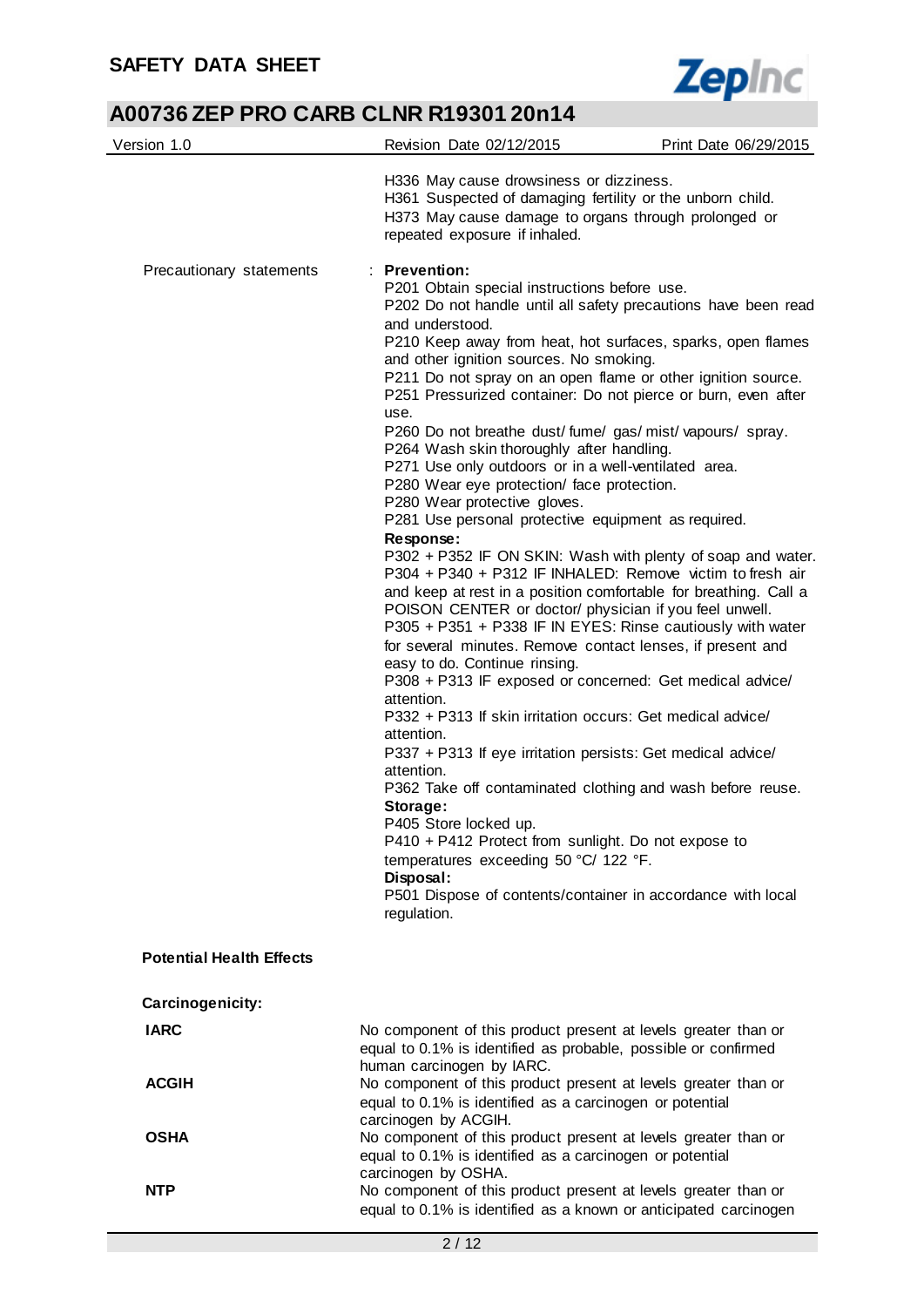

Version 1.0 Revision Date 02/12/2015 Print Date 06/29/2015

by NTP.

## **SECTION 3. COMPOSITION/INFORMATION ON INGREDIENTS**

## **Hazardous components**

| <b>Chemical Name</b>                                            | CAS-No.    | Concentration [%]    |
|-----------------------------------------------------------------|------------|----------------------|
| acetone                                                         | 67-64-1    | $>= 50 - 70$         |
| Distillates (petroleum), hydrotreated light (Vapour<br>and gas) | 64742-47-8 | $\vert$ >= 20 - < 30 |
| toluene                                                         | 108-88-3   | $1 > 5 - 5 - 10$     |
| carbon dioxide                                                  | 124-38-9   | $>= 5 - < 10$        |

## **SECTION 4. FIRST AID MEASURES**

| General advice          | : Move out of dangerous area.<br>Show this safety data sheet to the doctor in attendance.<br>Do not leave the victim unattended.                                                                                                                                           |
|-------------------------|----------------------------------------------------------------------------------------------------------------------------------------------------------------------------------------------------------------------------------------------------------------------------|
| If inhaled              | : Consult a physician after significant exposure.<br>If unconscious place in recovery position and seek medical<br>advice.                                                                                                                                                 |
| In case of skin contact | : If skin irritation persists, call a physician.<br>Wash off immediately with plenty of water for at least 15<br>minutes.<br>If on clothes, remove clothes.                                                                                                                |
| In case of eye contact  | : Remove contact lenses.<br>Protect unharmed eye.<br>Keep eye wide open while rinsing.<br>If eye irritation persists, consult a specialist.<br>If in eyes, rinse with water for 15 minutes.                                                                                |
| If swallowed            | : Keep respiratory tract clear.<br>Never give anything by mouth to an unconscious person.<br>If symptoms persist, call a physician.<br>Take victim immediately to hospital.<br>DO NOT induce vomiting unless directed to do so by a<br>physician or poison control center. |

## **SECTION 5. FIREFIGHTING MEASURES**

| Suitable extinguishing media            | : Alcohol-resistant foam<br>Carbon dioxide (CO2)<br>Dry chemical               |
|-----------------------------------------|--------------------------------------------------------------------------------|
| Unsuitable extinguishing<br>media       | : High volume water jet                                                        |
| Specific hazards during<br>firefighting | : Do not allow run-off from fire fighting to enter drains or water<br>courses. |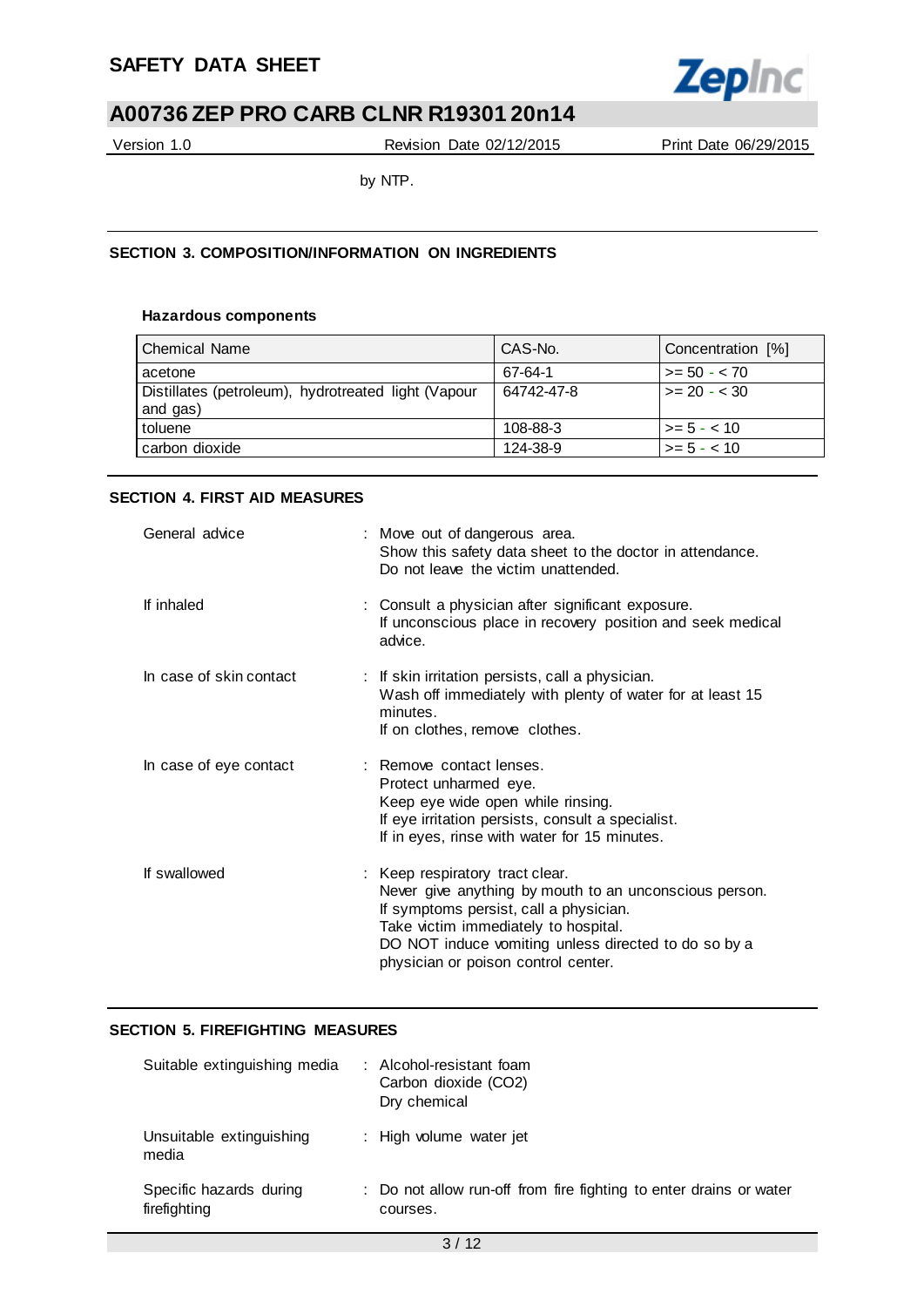

| Version 1.0                      | Revision Date 02/12/2015                  | Print Date 06/29/2015 |
|----------------------------------|-------------------------------------------|-----------------------|
|                                  |                                           |                       |
|                                  |                                           |                       |
| Hazardous combustion<br>products | : Carbon dioxide (CO2)<br>Carbon monoxide |                       |

|                                                  | Smoke                                                                                                                                                                                                         |
|--------------------------------------------------|---------------------------------------------------------------------------------------------------------------------------------------------------------------------------------------------------------------|
| Specific extinguishing<br>methods                |                                                                                                                                                                                                               |
|                                                  | Use extinguishing measures that are appropriate to local<br>circumstances and the surrounding environment.                                                                                                    |
| Further information                              | : Collect contaminated fire extinguishing water separately. This<br>must not be discharged into drains.<br>Fire residues and contaminated fire extinguishing water must                                       |
|                                                  | be disposed of in accordance with local regulations.<br>For safety reasons in case of fire, cans should be stored<br>separately in closed containments.<br>Use a water spray to cool fully closed containers. |
|                                                  |                                                                                                                                                                                                               |
| Special protective equipment<br>for firefighters | : Wear self-contained breathing apparatus for firefighting if<br>necessary.                                                                                                                                   |

## **SECTION 6. ACCIDENTAL RELEASE MEASURES**

| Personal precautions,<br>protective equipment and<br>emergency procedures | : Use personal protective equipment.<br>Ensure adequate ventilation.<br>Remove all sources of ignition.<br>Evacuate personnel to safe areas.<br>Beware of vapours accumulating to form explosive<br>concentrations. Vapours can accumulate in low areas. |
|---------------------------------------------------------------------------|----------------------------------------------------------------------------------------------------------------------------------------------------------------------------------------------------------------------------------------------------------|
| Environmental precautions                                                 | : Prevent product from entering drains.<br>Prevent further leakage or spillage if safe to do so.<br>If the product contaminates rivers and lakes or drains inform<br>respective authorities.                                                             |
| Methods and materials for<br>containment and cleaning up                  | : Sweep up or vacuum up spillage and collect in suitable<br>container for disposal.<br>Soak up with inert absorbent material (e.g. sand, silica gel,<br>acid binder, universal binder, sawdust).                                                         |

## **SECTION 7. HANDLING AND STORAGE**

| Advice on safe handling | : Do not breathe vapours/dust.<br>Avoid exposure - obtain special instructions before use.<br>Avoid contact with skin and eyes.<br>For personal protection see section 8.<br>Smoking, eating and drinking should be prohibited in the<br>application area.<br>Take precautionary measures against static discharges.<br>Provide sufficient air exchange and/or exhaust in work rooms.<br>Open drum carefully as content may be under pressure.<br>Dispose of rinse water in accordance with local and national |
|-------------------------|----------------------------------------------------------------------------------------------------------------------------------------------------------------------------------------------------------------------------------------------------------------------------------------------------------------------------------------------------------------------------------------------------------------------------------------------------------------------------------------------------------------|
|                         | regulations.                                                                                                                                                                                                                                                                                                                                                                                                                                                                                                   |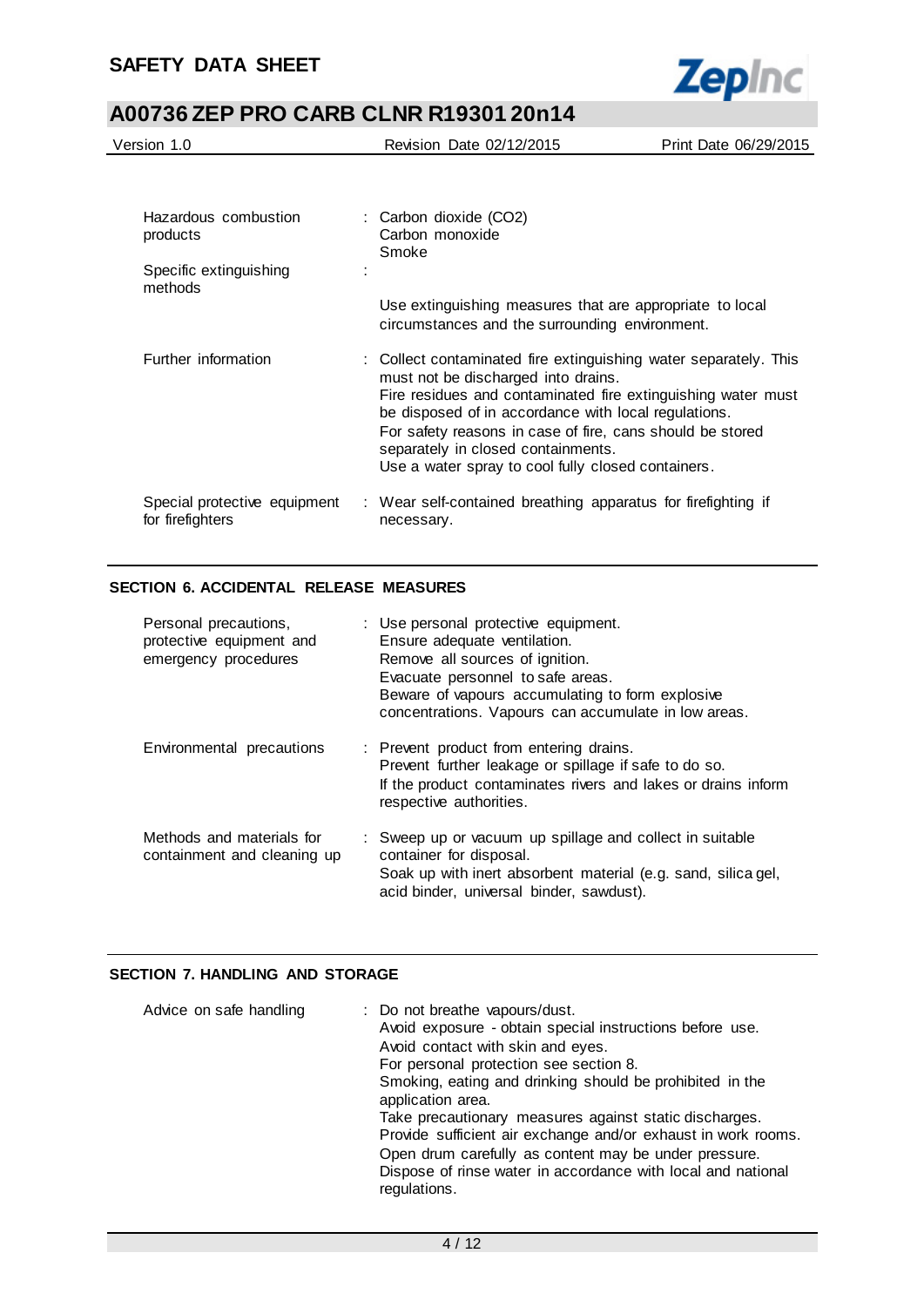

| Version 1.0                 | Revision Date 02/12/2015                                                                             | Print Date 06/29/2015                                                                                                                                                                                                                                      |  |  |
|-----------------------------|------------------------------------------------------------------------------------------------------|------------------------------------------------------------------------------------------------------------------------------------------------------------------------------------------------------------------------------------------------------------|--|--|
| Conditions for safe storage | red-hot objects.<br>No smoking.<br>Observe label precautions.<br>the technological safety standards. | : BEWARE: Aerosol is pressurized. Keep away from direct sun<br>exposure and temperatures over 50 °C. Do not open by force<br>or throw into fire even after use. Do not spray on flames or<br>Electrical installations / working materials must comply with |  |  |
| Materials to avoid          | : Do not store near acids.<br>Strong oxidizing agents                                                |                                                                                                                                                                                                                                                            |  |  |

## **SECTION 8. EXPOSURE CONTROLS/PERSONAL PROTECTION**

| Components     | CAS-No.  | Value type<br>(Form of<br>exposure) | Control<br>parameters /<br>Permissible<br>concentration | <b>Basis</b>        |
|----------------|----------|-------------------------------------|---------------------------------------------------------|---------------------|
| acetone        | 67-64-1  | <b>TWA</b>                          | 500 ppm                                                 | <b>ACGIH</b>        |
|                |          | <b>STEL</b>                         | 750 ppm                                                 | <b>ACGIH</b>        |
|                |          | <b>TWA</b>                          | 250 ppm<br>590 mg/m3                                    | <b>NIOSH REL</b>    |
|                |          | <b>TWA</b>                          | 1,000 ppm<br>2,400 mg/m3                                | OSHA <sub>Z-1</sub> |
|                |          | <b>TWA</b>                          | $\overline{750}$ ppm<br>1,800 mg/m3                     | <b>OSHA P0</b>      |
|                |          | <b>STEL</b>                         | $1,000$ ppm<br>2,400 mg/m3                              | OSHA P0             |
| toluene        | 108-88-3 | <b>TWA</b>                          | 20 ppm                                                  | <b>ACGIH</b>        |
|                |          | <b>TWA</b>                          | $100$ ppm<br>375 mg/m3                                  | <b>NIOSH REL</b>    |
|                |          | <b>ST</b>                           | 150 ppm<br>560 mg/m3                                    | NIOSH REL           |
|                |          | <b>TWA</b>                          | $200$ ppm                                               | OSHA Z-2            |
|                |          | <b>CEIL</b>                         | 300 ppm                                                 | OSHA Z-2            |
|                |          | Peak                                | 500 ppm                                                 | OSHA Z-2            |
|                |          | <b>TWA</b>                          | 100 ppm<br>375 mg/m3                                    | <b>OSHA P0</b>      |
|                |          | <b>STEL</b>                         | $150$ ppm<br>560 mg/m3                                  | <b>OSHA P0</b>      |
| carbon dioxide | 124-38-9 | <b>TWA</b>                          | 5,000 ppm                                               | <b>ACGIH</b>        |
|                |          | <b>STEL</b>                         | 30,000 ppm                                              | <b>ACGIH</b>        |
|                |          | <b>TWA</b>                          | $5,000$ ppm<br>9,000 mg/m3                              | <b>NIOSH REL</b>    |
|                |          | $\overline{\text{ST}}$              | 30,000 ppm<br>54,000 mg/m3                              | <b>NIOSH REL</b>    |
|                |          | <b>TWA</b>                          | 5,000 ppm<br>9,000 mg/m3                                | OSHA <sub>Z-1</sub> |
|                |          | <b>TWA</b>                          | 10,000 ppm<br>18,000 mg/m3                              | OSHA P0             |
|                |          | <b>STEL</b>                         | 30,000 ppm<br>54,000 mg/m3                              | OSHA P0             |

### **Components with workplace control parameters**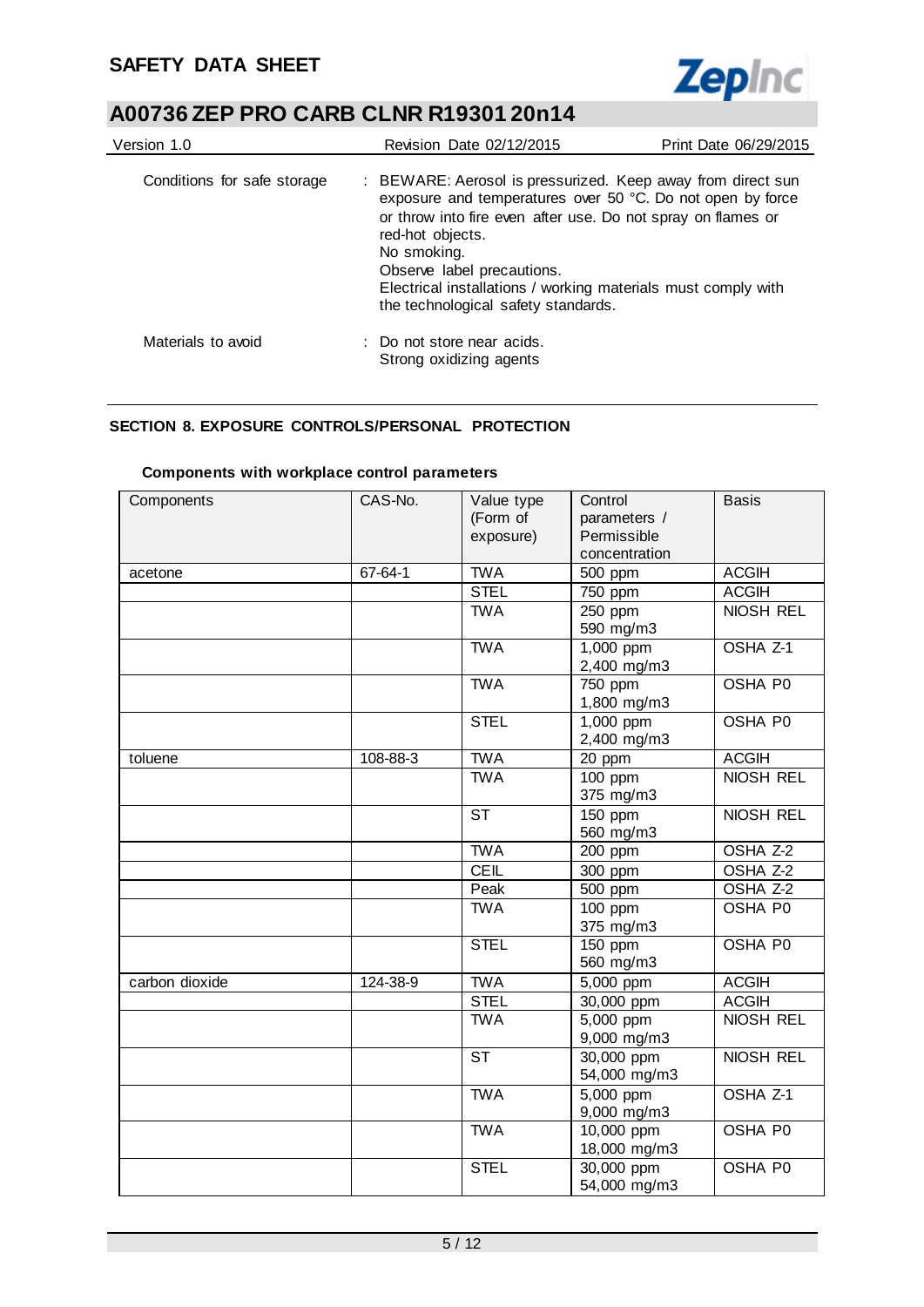

Version 1.0 Revision Date 02/12/2015 Print Date 06/29/2015

## **Biological occupational exposure limits**

| Component              | CAS-No.  | Control    | Biological | Sampling   | Permissible   | <b>Basis</b>     |
|------------------------|----------|------------|------------|------------|---------------|------------------|
|                        |          | parameters | specimen   | time       | concentration |                  |
| 2-PROPANONE            | 67-64-1  | Acetone    | Urine      | End of     | 50 mg/l       | ACGIH BEI        |
|                        |          |            |            | shift (As  |               |                  |
|                        |          |            |            | soon as    |               |                  |
|                        |          |            |            | possible   |               |                  |
|                        |          |            |            | after      |               |                  |
|                        |          |            |            | exposure   |               |                  |
|                        |          |            |            | ceases)    |               |                  |
| <b>METHYLBENZENE</b>   | 108-88-3 | Toluene    | In blood   | Prior to   | $0.02$ mg/l   | <b>ACGIH BEI</b> |
|                        |          |            |            | last shift |               |                  |
|                        |          |            |            | of         |               |                  |
|                        |          |            |            | workwee    |               |                  |
|                        |          |            |            | k          |               |                  |
| <b>METHYLBENZENE</b>   |          | Toluene    | Urine      | End of     | $0.03$ mg/l   | <b>ACGIH BEI</b> |
|                        |          |            |            | shift (As  |               |                  |
|                        |          |            |            | soon as    |               |                  |
|                        |          |            |            | possible   |               |                  |
|                        |          |            |            | after      |               |                  |
|                        |          |            |            | exposure   |               |                  |
|                        |          |            |            | ceases)    |               |                  |
| METHYLBENZENE          |          | o-Cresol   | Urine      | End of     | $0.3$ mg/g    | <b>ACGIH BEI</b> |
|                        |          |            |            | shift (As  |               |                  |
|                        |          |            |            | soon as    |               |                  |
|                        |          |            |            | possible   |               |                  |
|                        |          |            |            | after      |               |                  |
|                        |          |            |            | exposure   |               |                  |
|                        |          |            |            | ceases)    |               |                  |
| Remarks:<br>Creatinine |          |            |            |            |               |                  |

## **Personal protective equipment**

| Respiratory protection     | : In case of insufficient ventilation, wear suitable respiratory<br>equipment.                                                             |
|----------------------------|--------------------------------------------------------------------------------------------------------------------------------------------|
| Hand protection<br>Remarks | : The suitability for a specific workplace should be discussed<br>with the producers of the protective gloves.                             |
| Eye protection             | : Safety glasses                                                                                                                           |
| Skin and body protection   | : impervious clothing<br>Choose body protection according to the amount and<br>concentration of the dangerous substance at the work place. |
| Hygiene measures           | : When using do not eat or drink.<br>When using do not smoke.<br>Wash hands before breaks and at the end of workday.                       |

## **SECTION 9. PHYSICAL AND CHEMICAL PROPERTIES**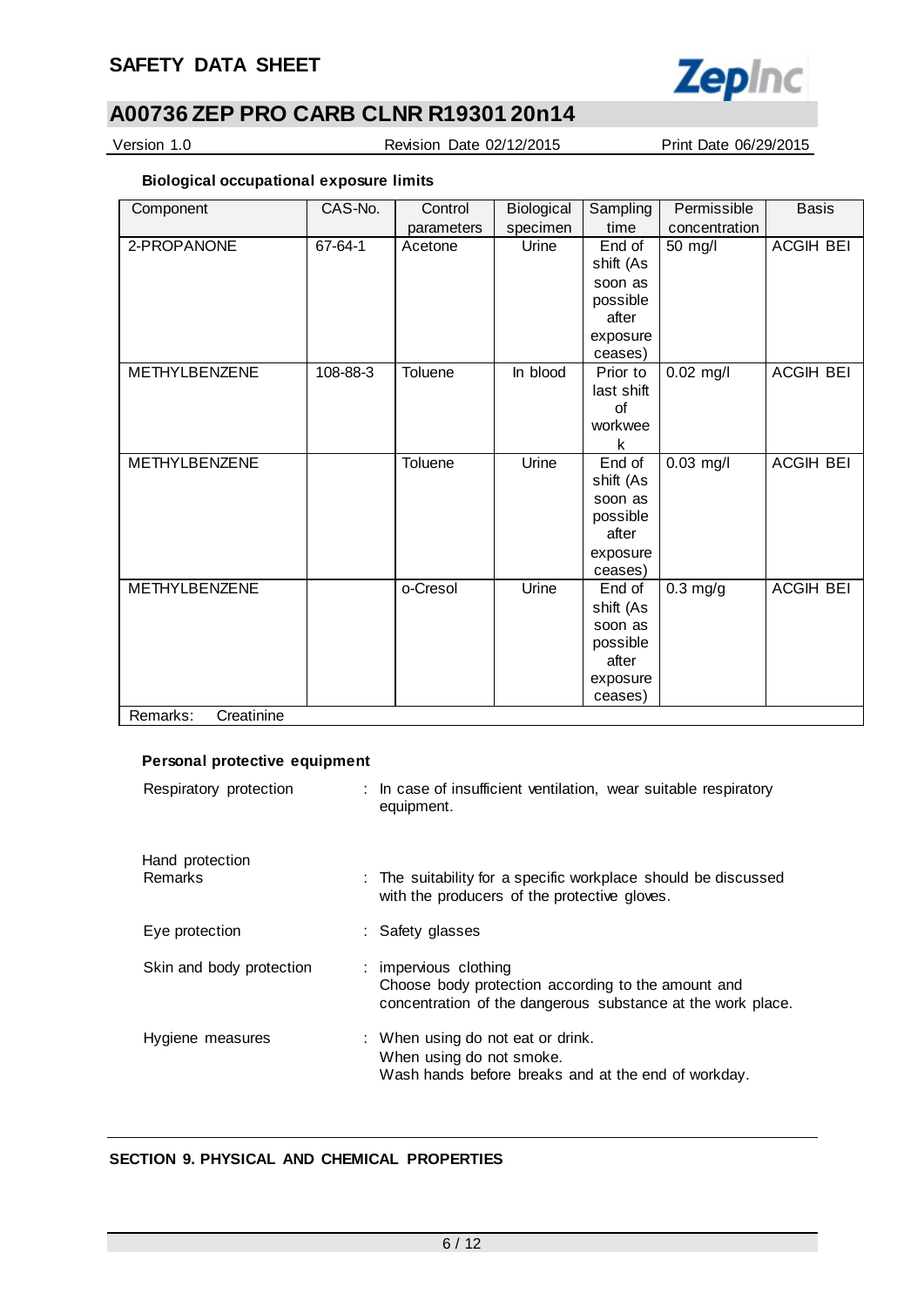# **SAFETY DATA SHEET**



# **A00736 ZEP PRO CARB CLNR R19301 20n14**

| Version 1.0                                | Revision Date 02/12/2015              | Print Date 06/29/2015 |
|--------------------------------------------|---------------------------------------|-----------------------|
| Appearance                                 | : Aerosol containing a compressed gas |                       |
| Colour                                     | : clear                               |                       |
| Odour                                      | solvent-like                          |                       |
| pH                                         | not applicable                        |                       |
| Melting point/freezing point               | no data available                     |                       |
| Boiling point                              | no data available                     |                       |
| Flash point                                |                                       |                       |
|                                            | not applicable                        |                       |
| Evaporation rate                           | : no data available                   |                       |
| Flammability (solid, gas)                  | : Extremely flammable aerosol.        |                       |
| Upper explosion limit                      | : no data available                   |                       |
| Lower explosion limit                      | : no data available                   |                       |
| Vapour pressure                            | : no data available                   |                       |
| Density                                    | : $0.8$ g/cm3                         |                       |
| Solubility(ies)                            |                                       |                       |
| Water solubility                           | : partly soluble                      |                       |
| Partition coefficient: n-<br>octanol/water | : no data available                   |                       |
| Auto-ignition temperature                  | : not determined                      |                       |
| Thermal decomposition                      | : no data available                   |                       |
| Viscosity                                  |                                       |                       |
| Viscosity, kinematic                       | : no data available                   |                       |
| Heat of combustion                         | : $33.98$ kJ/g                        |                       |

## **SECTION 10. STABILITY AND REACTIVITY**

| Reactivity                            | : Stable                                       |
|---------------------------------------|------------------------------------------------|
| Chemical stability                    | $\therefore$ Stable under normal conditions.   |
| Possibility of hazardous<br>reactions | : Vapours may form explosive mixture with air. |
| Conditions to avoid                   | : Heat, flames and sparks.                     |
| Incompatible materials                | : Acids<br>Strong oxidizing agents             |
| Hazardous decomposition<br>products   | : Carbon oxides                                |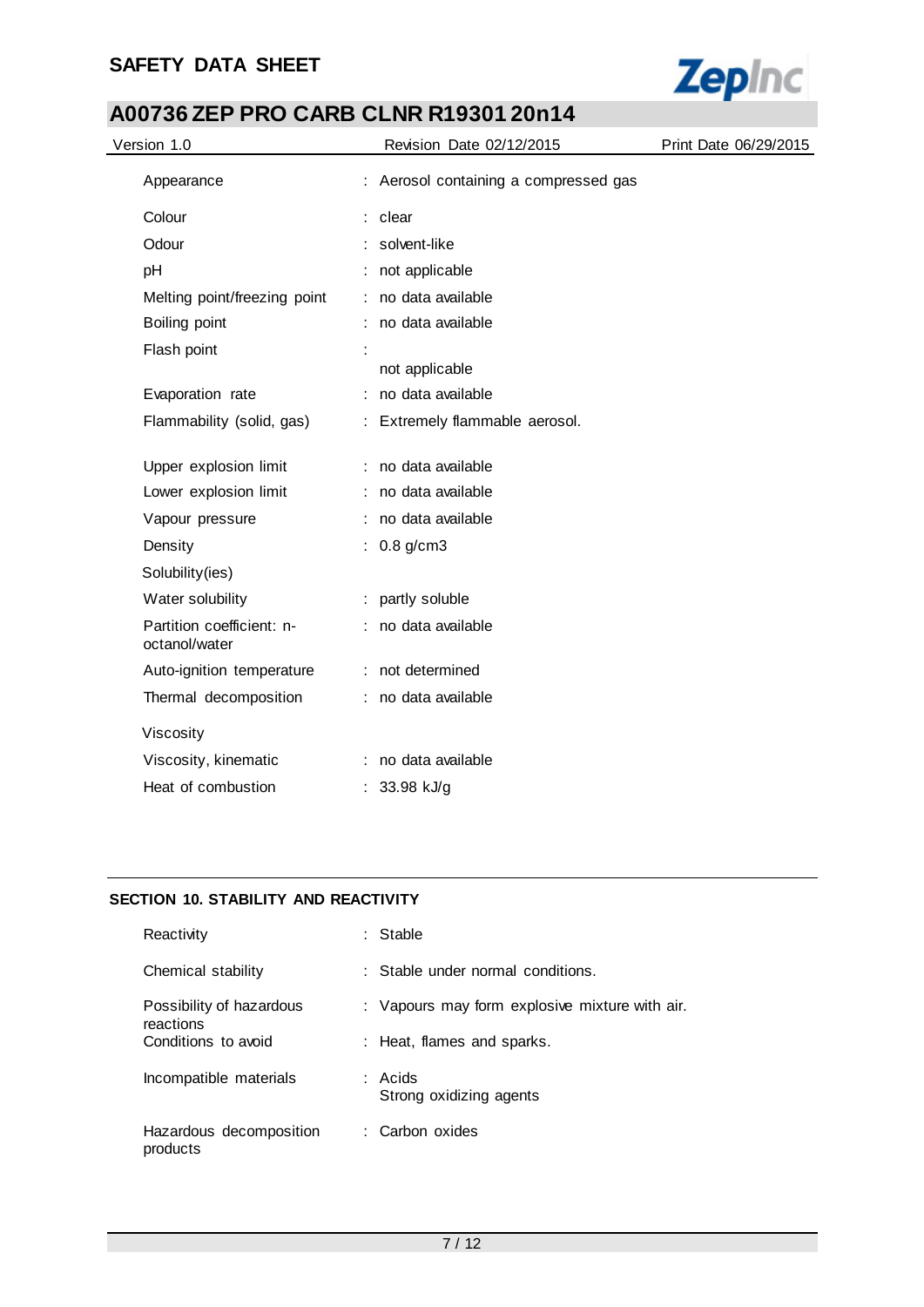

Version 1.0 Revision Date 02/12/2015 Print Date 06/29/2015

## **SECTION 11. TOXICOLOGICAL INFORMATION**

#### **Acute toxicity**

no data available

## **Skin corrosion/irritation**

### **Product:**

Remarks: Irritating to skin.

### **Serious eye damage/eye irritation**

#### **Product:**

Remarks: Severe eye irritation

#### **Respiratory or skin sensitisation**

no data available

#### **Germ cell mutagenicity**

no data available

#### **Carcinogenicity**

no data available

#### **Reproductive toxicity**

no data available

#### **acetone: Distillates (petroleum), hydrotreated light (Vapour and gas): toluene: carbon dioxide:**

#### **STOT - single exposure**

no data available

#### **STOT - repeated exposure**

no data available

#### **Aspiration toxicity**

no data available

#### **Further information**

#### **Product:**

Remarks: Symptoms of overexposure may be headache, dizziness, tiredness, nausea and vomiting., Concentrations substantially above the TLV value may cause narcotic effects., Solvents may degrease the skin.

#### **Components:**

**Distillates (petroleum), hydrotreated light (Vapour and gas):**  Remarks: no data available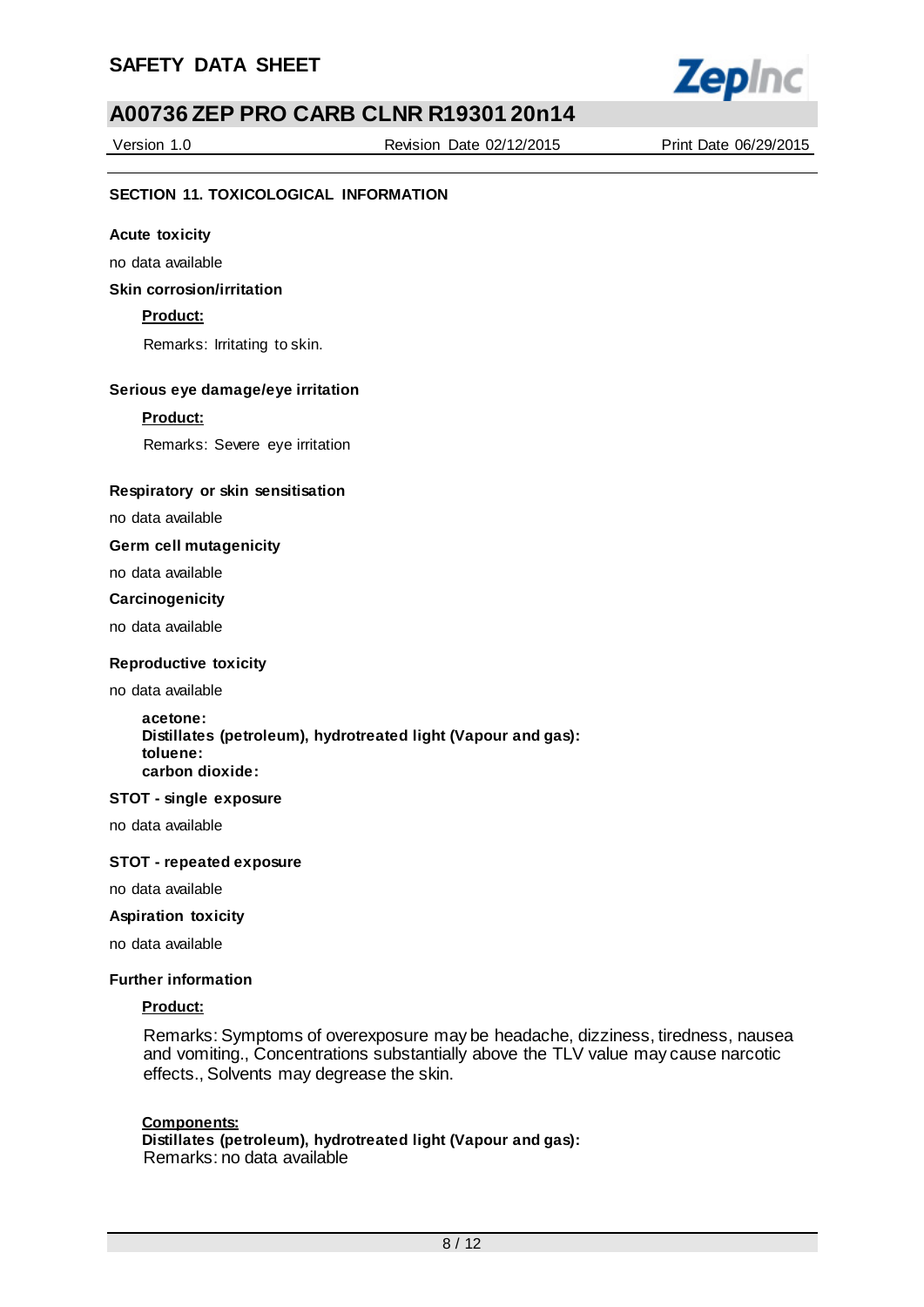

Version 1.0 Revision Date 02/12/2015 Print Date 06/29/2015

| Ecotoxicity                                                                                               |                                                                                                                                                                                   |
|-----------------------------------------------------------------------------------------------------------|-----------------------------------------------------------------------------------------------------------------------------------------------------------------------------------|
| no data available                                                                                         |                                                                                                                                                                                   |
| Persistence and degradability                                                                             |                                                                                                                                                                                   |
| no data available<br><b>Bioaccumulative potential</b>                                                     |                                                                                                                                                                                   |
| <b>Product:</b>                                                                                           |                                                                                                                                                                                   |
| Partition coefficient: n-<br>octanol/water<br><b>Components:</b><br>toluene:<br>Partition coefficient: n- | $:$ Remarks: no data available<br>: $Pow: 2.73$                                                                                                                                   |
| octanol/water                                                                                             |                                                                                                                                                                                   |
| <b>Mobility in soil</b>                                                                                   |                                                                                                                                                                                   |
| no data available                                                                                         |                                                                                                                                                                                   |
| Other adverse effects                                                                                     |                                                                                                                                                                                   |
| no data available<br><b>Product:</b>                                                                      |                                                                                                                                                                                   |
| Regulation                                                                                                | 40 CFR Protection of Environment; Part 82 Protection of<br>Stratospheric Ozone - CAA Section 602 Class I<br>Substances                                                            |
| Remarks                                                                                                   | This product neither contains, nor was manufactured<br>with a Class I or Class II ODS as defined by the U.S.<br>Clean Air Act Section 602 (40 CFR 82, Subpt. A, App.A<br>$+ B$ ). |
| Additional ecological<br>information                                                                      | : An environmental hazard cannot be excluded in the<br>event of unprofessional handling or disposal., Harmful to<br>aquatic life with long lasting effects.                       |
| <b>Components:</b><br>Distillates (petroleum), hydrotreated light (Vapour and gas) :                      |                                                                                                                                                                                   |
| Additional ecological<br>information                                                                      | : no data available                                                                                                                                                               |

## **SECTION 13. DISPOSAL CONSIDERATIONS**

#### **Disposal methods**

| Waste from residues | : The product should not be allowed to enter drains, water |
|---------------------|------------------------------------------------------------|
|                     | courses or the soil.                                       |
|                     | Do not contaminate ponds, waterways or ditches with        |
|                     | chemical or used container.                                |
|                     | Send to a licensed waste management company.               |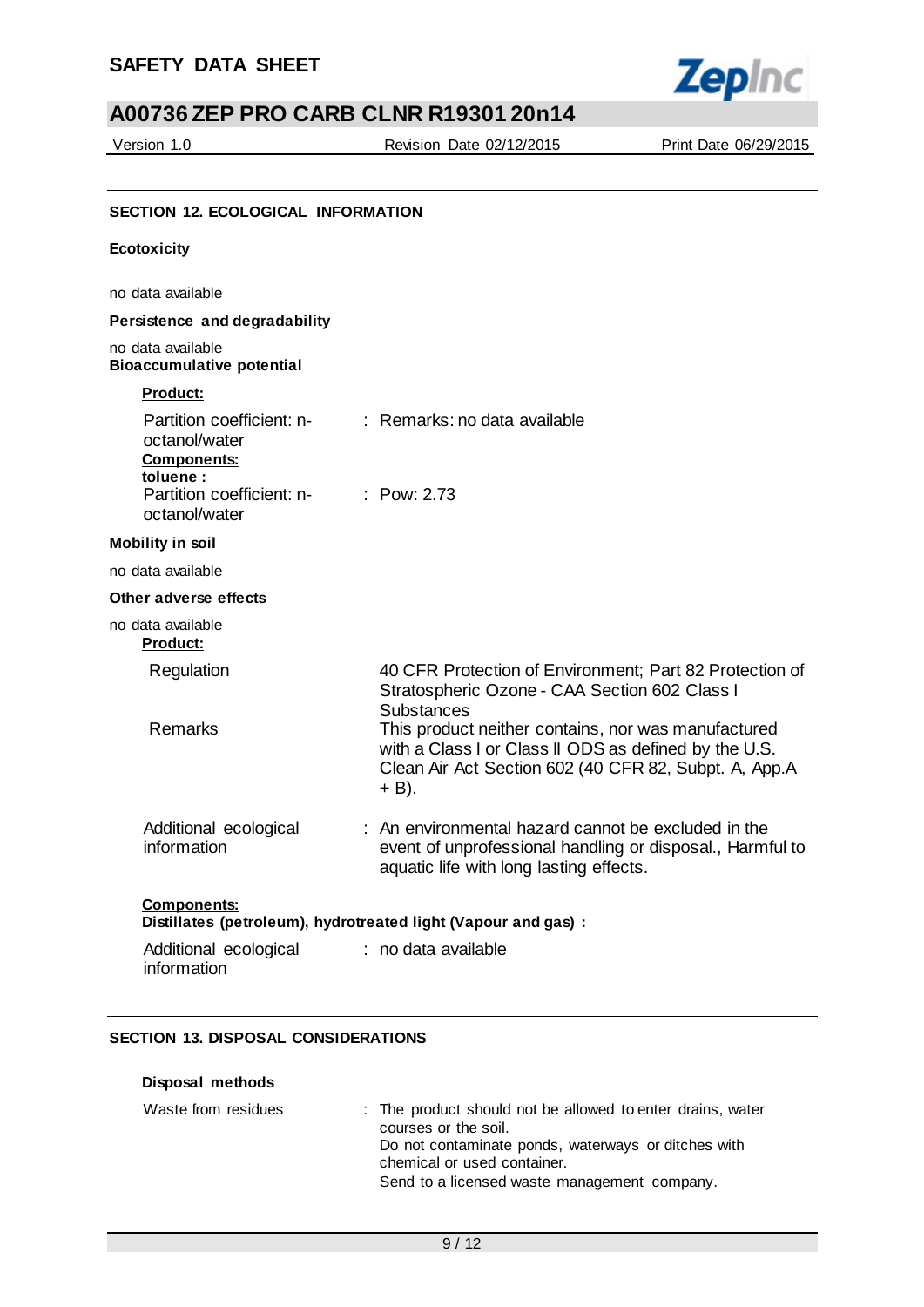

| Version 1.0            | Revision Date 02/12/2015                                                                                                                                   | Print Date 06/29/2015 |
|------------------------|------------------------------------------------------------------------------------------------------------------------------------------------------------|-----------------------|
| Contaminated packaging | : Empty remaining contents.<br>Dispose of as unused product.<br>Do not re-use empty containers.<br>Do not burn, or use a cutting torch on, the empty drum. |                       |

## **SECTION 14. TRANSPORT INFORMATION**

Transportation Regulation: 49 CFR (USA): ORM-D, CONSUMER COMMODITY

Transportation Regulation: IMDG (Vessel): UN1950, AEROSOLS, 2.1, - Limited quantity

Transportation Regulation: IATA (Cargo Air): UN1950, Aerosols, flammable, 2.1, - Limited quantity

Transportation Regulation: IATA (Passenger Air): UN1950, Aerosols, flammable, 2.1, - Limited quantity

Transportation Regulation: TDG (Canada): UN1950, AEROSOLS, 2.1, - Limited quantity

## **SECTION 15. REGULATORY INFORMATION**

## **EPCRA - Emergency Planning and Community Right-to-Know Act**

#### **CERCLA Reportable Quantity**

| Components | CAS-No. |       | Component RQ   Calculated product RQ |
|------------|---------|-------|--------------------------------------|
|            |         | (lbs) | (lbs)                                |
| acetone    | 67-64-1 | 5000  | ∗                                    |

\*: Calculated RQ exceeds reasonably attainable upper limit.

## **SARA 304 Extremely Hazardous Substances Reportable Quantity**

This material does not contain any components with a section 304 EHS RQ.

| SARA 311/312 Hazards | : Fire Hazard<br>Sudden Release of Pressure Hazard<br>Acute Health Hazard<br>Chronic Health Hazard                                         |  |  |
|----------------------|--------------------------------------------------------------------------------------------------------------------------------------------|--|--|
| <b>SARA 302</b>      | : SARA 302: No chemicals in this material are subject to the<br>reporting requirements of SARA Title III, Section 302.                     |  |  |
| <b>SARA 313</b>      | : The following components are subject to reporting levels<br>established by SARA Title III, Section 313:<br>toluene<br>108-88-3<br>9.975% |  |  |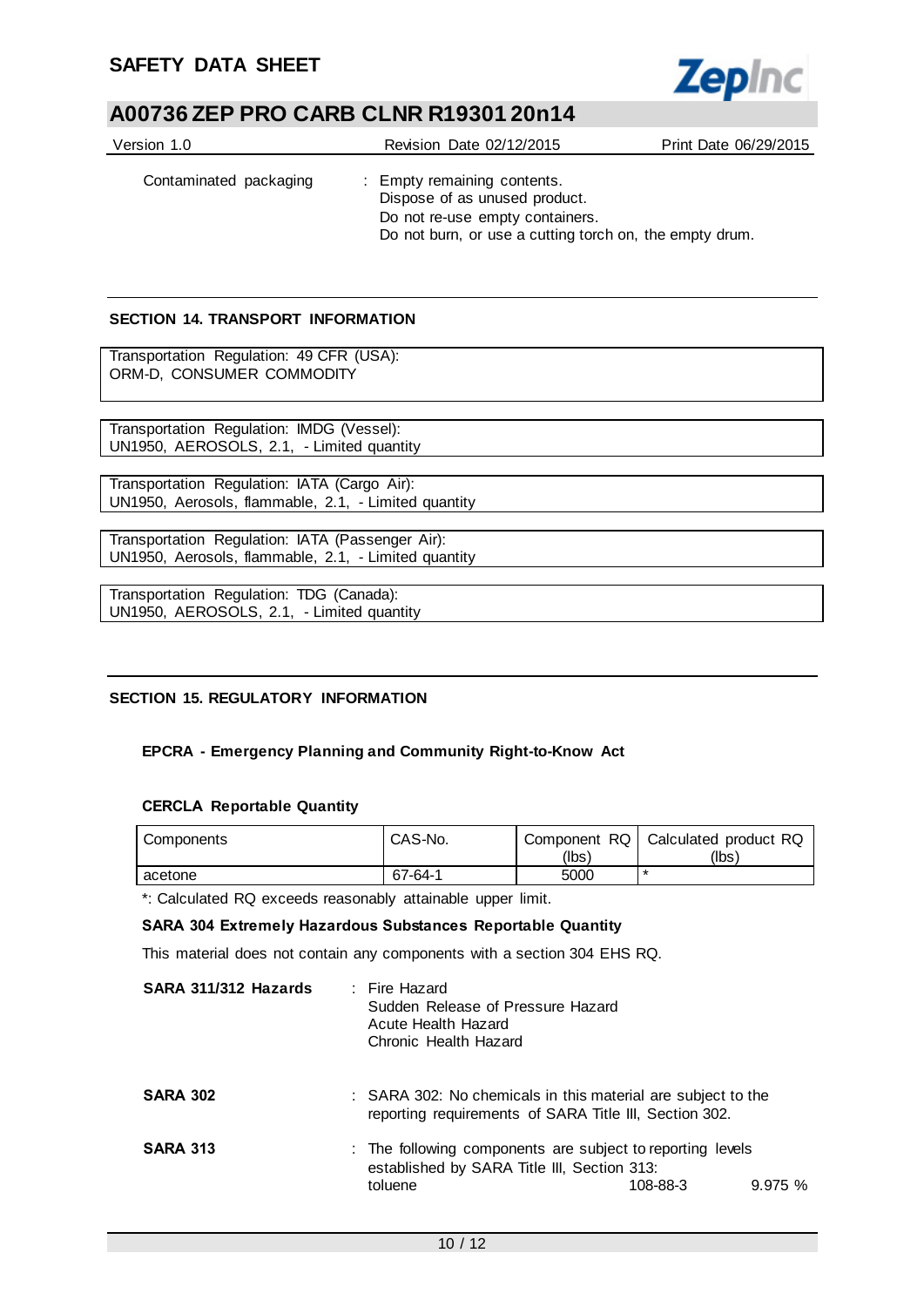

| Version 1.0                                                                              | Revision Date 02/12/2015                                                                                                                                                                                                                                                                        | Print Date 06/29/2015                                                                                                      |  |
|------------------------------------------------------------------------------------------|-------------------------------------------------------------------------------------------------------------------------------------------------------------------------------------------------------------------------------------------------------------------------------------------------|----------------------------------------------------------------------------------------------------------------------------|--|
| California Prop 65                                                                       | harm.                                                                                                                                                                                                                                                                                           | WARNING: This product contains a chemical known to the<br>State of California to cause birth defects or other reproductive |  |
| toluene                                                                                  |                                                                                                                                                                                                                                                                                                 | 108-88-3                                                                                                                   |  |
|                                                                                          | The components of this product are reported in the following inventories:                                                                                                                                                                                                                       |                                                                                                                            |  |
| <b>TSCA</b><br><b>DSL</b><br><b>AICS</b><br><b>NZIOC</b><br><b>PICCS</b><br><b>IECSC</b> | On TSCA Inventory<br>All components of this product are on the Canadian DSL.<br>On the inventory, or in compliance with the inventory<br>Not in compliance with the inventory<br>On the inventory, or in compliance with the inventory<br>On the inventory, or in compliance with the inventory |                                                                                                                            |  |
|                                                                                          | <b>Inventory Acronym and Validity Area Legend:</b>                                                                                                                                                                                                                                              |                                                                                                                            |  |

AICS (Australia), DSL (Canada), IECSC (China), REACH (European Union), ENCS (Japan), ISHL (Japan), KECI (Korea), NZIoC (New Zealand), PICCS (Philippines), TSCA (USA)

## **SECTION 16. OTHER INFORMATION**



#### OSHA GHS Label Information:

| Hazard pictograms        |                                                                                                                                                                                                                                                                                                                                                                                                                                                    |  |  |
|--------------------------|----------------------------------------------------------------------------------------------------------------------------------------------------------------------------------------------------------------------------------------------------------------------------------------------------------------------------------------------------------------------------------------------------------------------------------------------------|--|--|
| Signal w ord             | Danger:                                                                                                                                                                                                                                                                                                                                                                                                                                            |  |  |
| <b>Hazard statements</b> | Extremely flammable aerosol. Contains gas under pressure; may explode if heated.                                                                                                                                                                                                                                                                                                                                                                   |  |  |
|                          | Causes skin irritation. Causes serious eye irritation. May cause drowsiness or<br>dizziness. Suspected of damaging fertility or the unborn child. May cause damage to<br>organs through prolonged or repeated exposure if inhaled.                                                                                                                                                                                                                 |  |  |
| Precautionary statements |                                                                                                                                                                                                                                                                                                                                                                                                                                                    |  |  |
|                          | <b>Prevention:</b> Obtain special instructions before use. Do not handle until all safety<br>precautions have been read and understood. Keep aw ay from heat, hot surfaces,<br>sparks, open flames and other ignition sources. No smoking. Do not spray on an open<br>flame or other ignition source. Pressurized container: Do not pierce or burn, even after<br>use. Do not breathe dust/fume/gas/mist/vapours/spray. Wash skin thoroughly after |  |  |